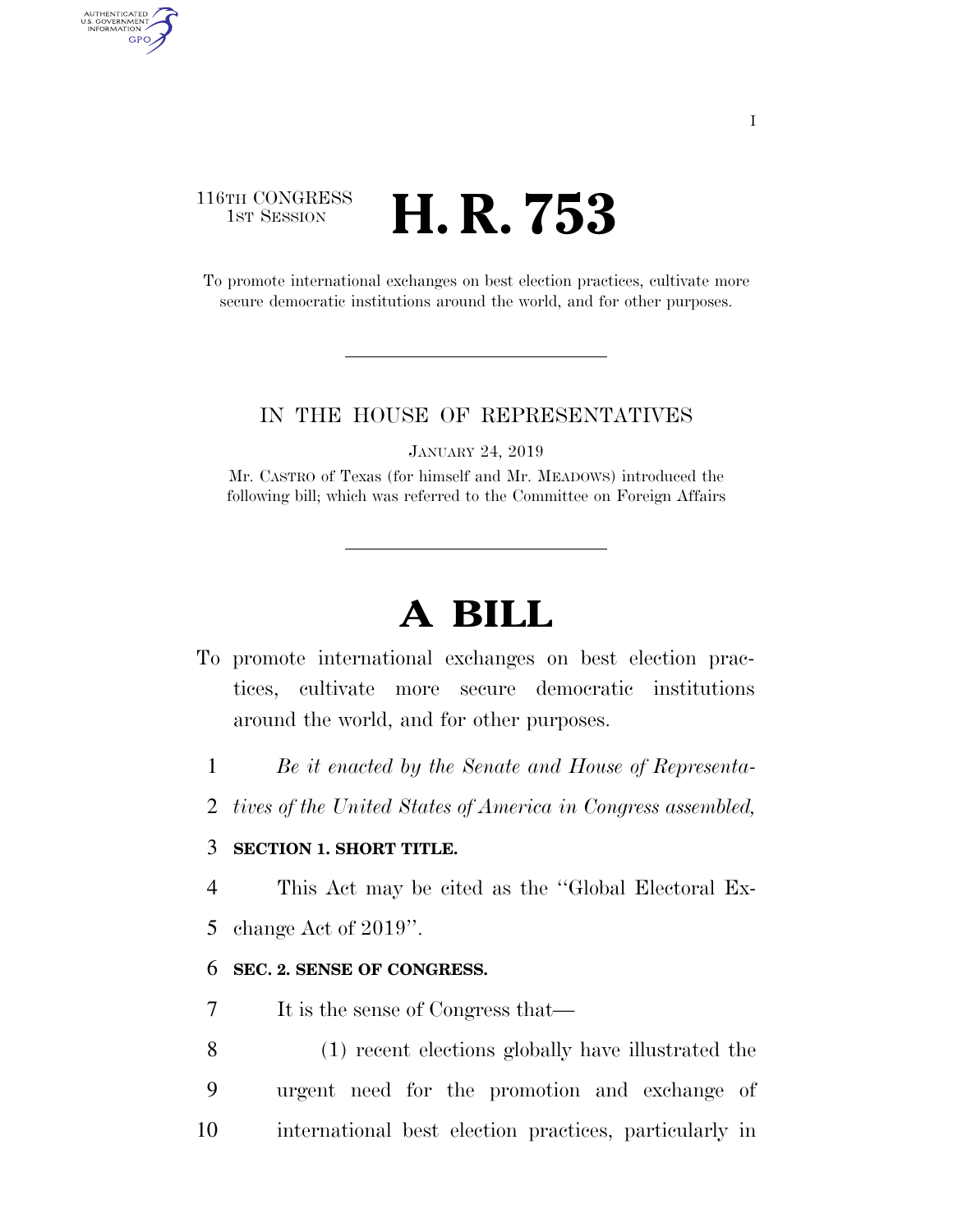the areas of cybersecurity, results transmission, transparency of electoral data, election dispute reso- lution, and the elimination of discriminatory reg- istration practices and other electoral irregularities; (2) the advancement of democracy worldwide promotes American interests, as stable democracies provide new market opportunities, improve global health outcomes, and promote economic freedom and regional security; (3) credible elections are the cornerstone of a healthy democracy and enable all persons to exercise their basic human right to have a say in how they are governed; (4) inclusive elections strengthen the credibility and stability of democracies more broadly; (5) at the heart of a strong election cycle is the professionalism of the election management body and an empowered civil society; (6) the development of local expertise via peer- to-peer learning and exchanges promotes the inde- pendence of such bodies from internal and external influence; and (7) supporting the efforts of peoples in democ-ratizing societies to build more representative gov-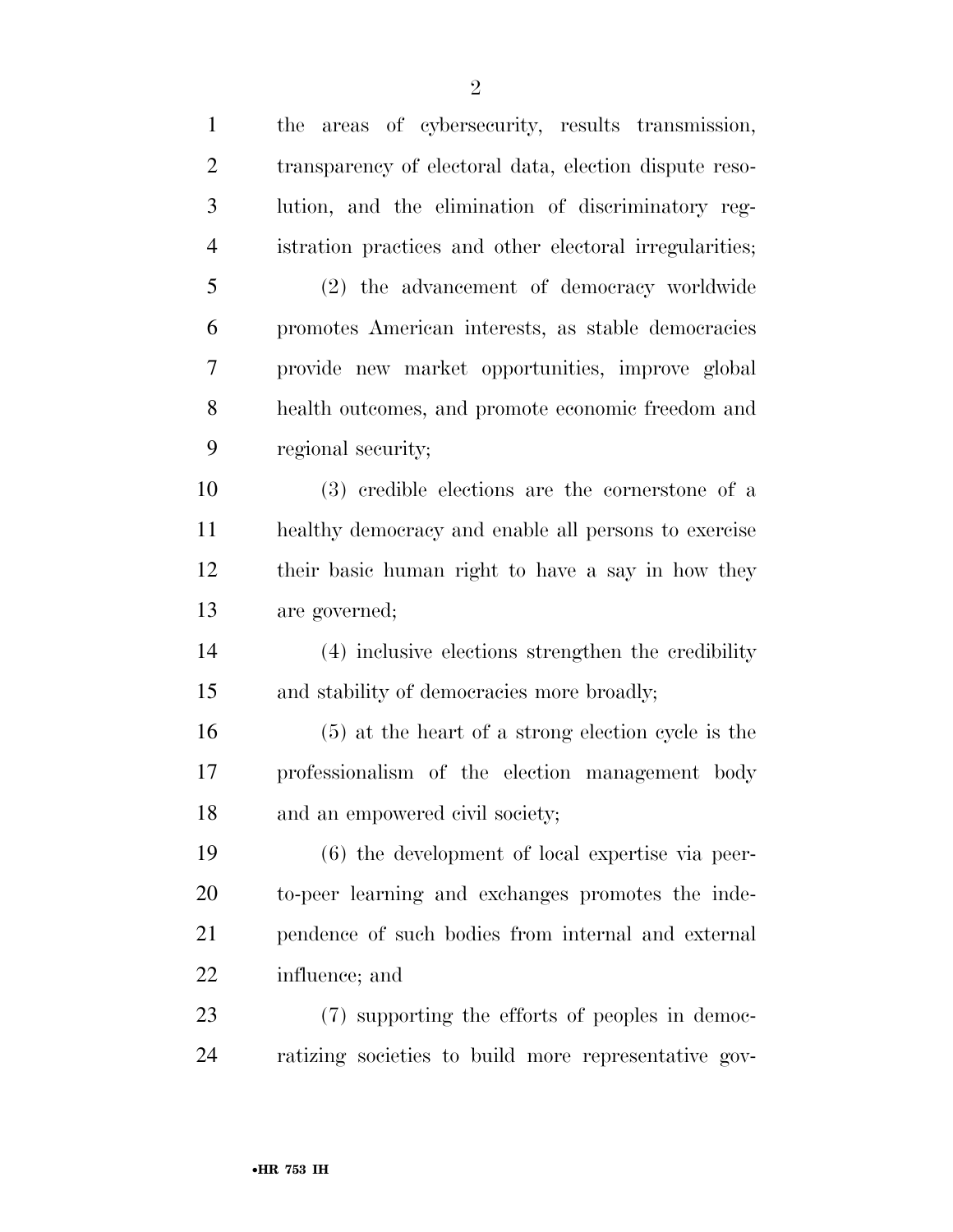ernments in their respective countries is in the na-2 tional interest of the United States.

#### **SEC. 3. GLOBAL ELECTORAL EXCHANGE.**

 (a) GLOBAL ELECTORAL EXCHANGE.—The Sec- retary of State is authorized to establish and administer a Global Electoral Exchange Program to promote the utili- zation of sound election administration practices around the world.

 (b) PURPOSE.—The purpose of the Global Electoral Exchange Program described in subsection (a) shall in- clude the promotion and exchange of international best election practices, including in the areas of—

(1) cybersecurity;

(2) results transmission;

(3) transparency of electoral data;

(4) election dispute resolution;

 (5) the elimination of discriminatory registra-tion practices and electoral irregularities;

 (6) equitable access to polling places, voter edu- cation information, and voting mechanisms (includ-21 ing by persons with disabilities); and

 (7) other sound election administration prac-tices.

(c) EXCHANGE OF ELECTORAL AUTHORITIES.—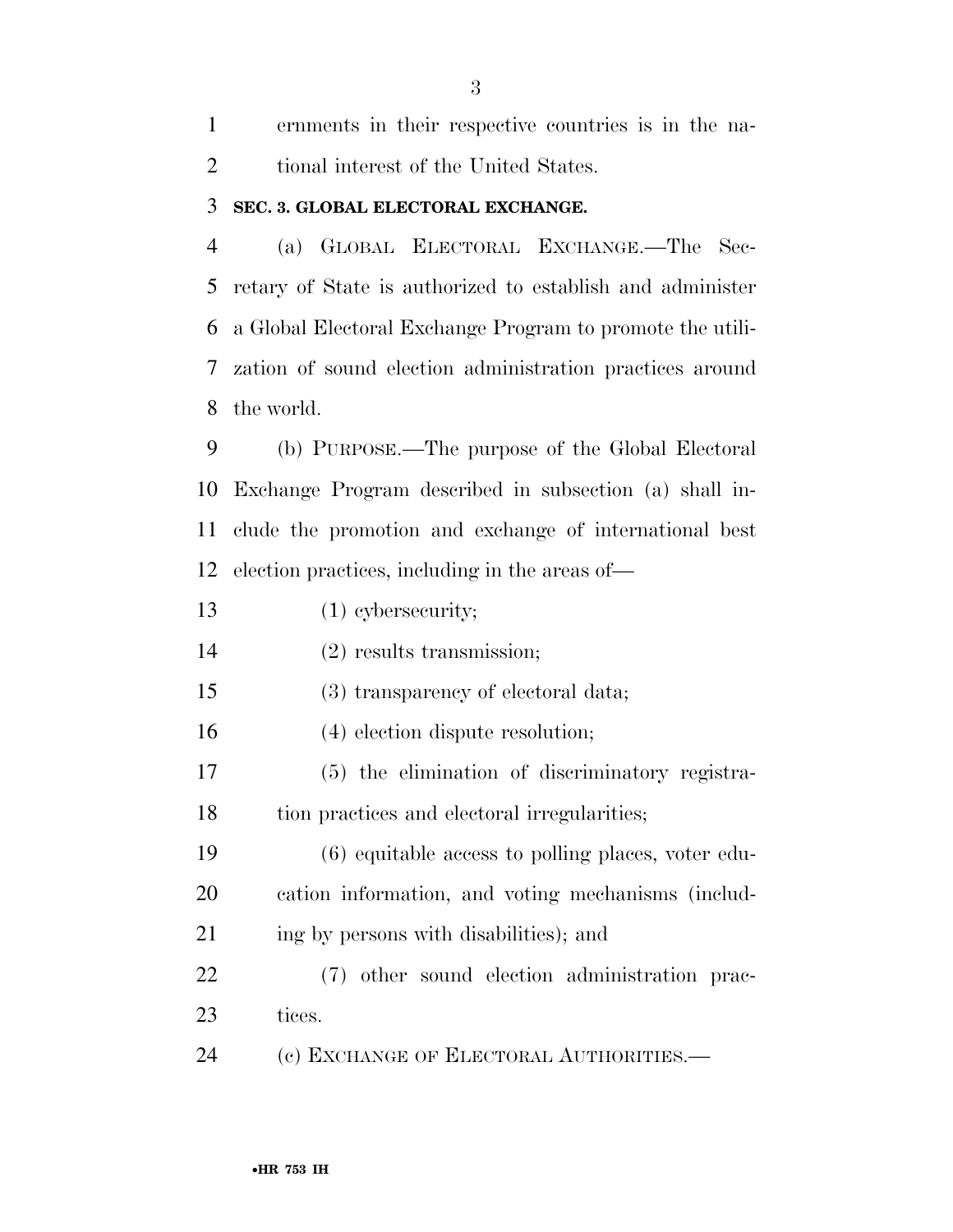(1) IN GENERAL.—The Secretary of State may, in consultation, as appropriate, with the United States Agency for International Development, make grants to any United States-based organization de- scribed in section 501(c)(3) of the Internal Revenue Code of 1986 and exempt from tax under section 501(a) of such Code with experience in and a pri- mary focus on foreign comparative election systems or subject matter expertise in the administration or integrity of such systems that submits an application in such form, and satisfying such requirements, as the Secretary may require. (2) TYPES OF GRANTS.—An organization de- scribed in paragraph (1) may receive a grant for one or more of the following purposes: (A) To design and implement programs

 bringing election administrators and officials, including government officials, poll workers, civil society representatives, members of the ju- diciary, and others who participate in the orga- nization and administration of public elections 22 in a foreign country that faces challenges to its electoral process to the United States to study election procedures in the United States for educational purposes.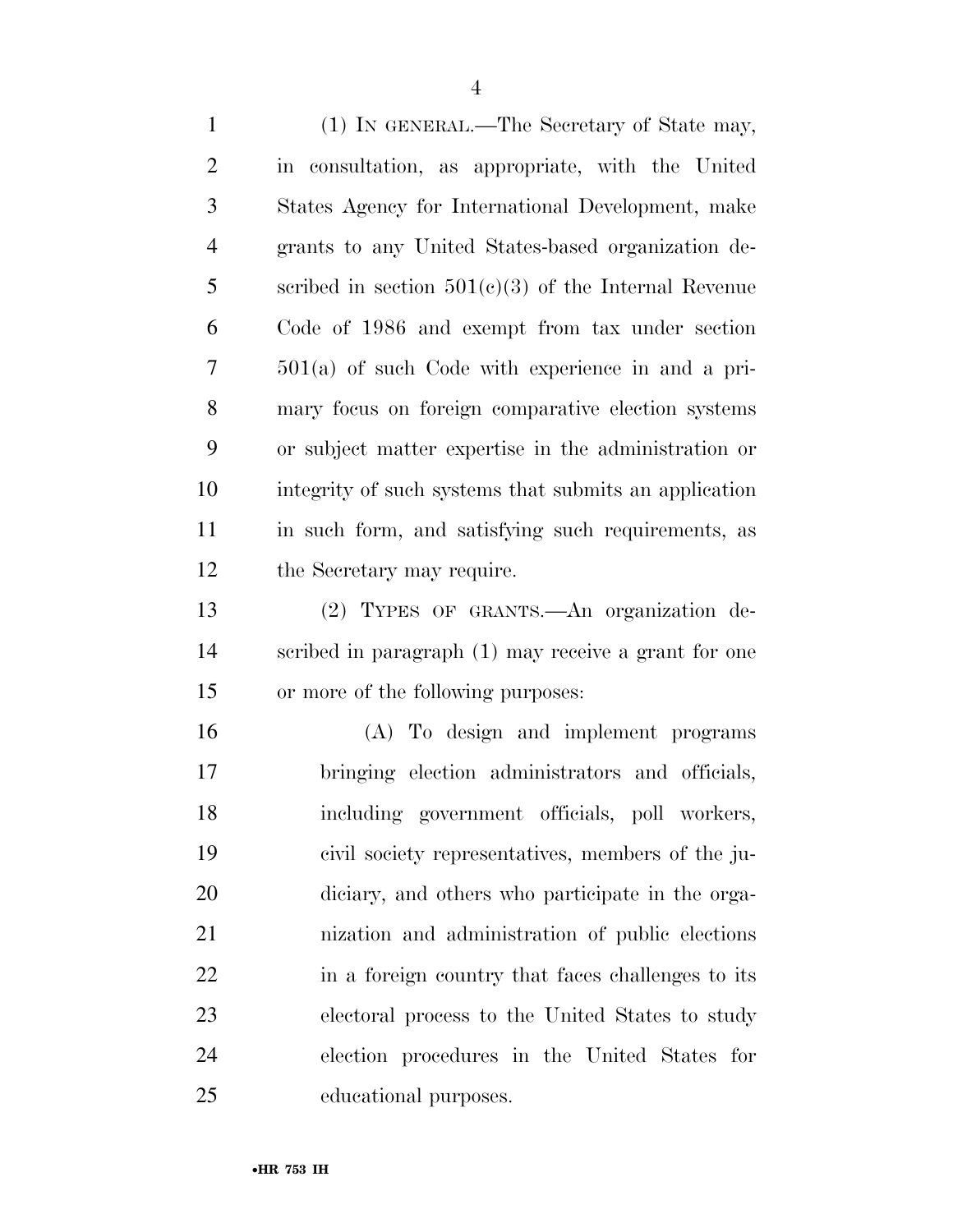(B) To design and implement programs taking the United States or another country's election administrators and officials, including government officials, poll workers, civil society representatives, members of the judiciary, and others who participate in the organization and administration of public elections to study and discuss election procedures for educational pur- poses. (3) LIMITS ON ACTIVITIES.—Activities adminis- tered under the Global Electoral Exchange Program may not— (A) include observation of an election for the purposes of assessing the validity or legit- imacy of that election; (B) facilitate any advocacy for a certain electoral result by a grantee when participating in the Program; or (C) be carried out without proper consulta- tion with State and local authorities in the United States that administer elections. (4) SENSE OF CONGRESS.—It is the sense of Congress that the Secretary of State should estab- lish and maintain a network of Global Electoral Ex-change Program alumni, to promote communication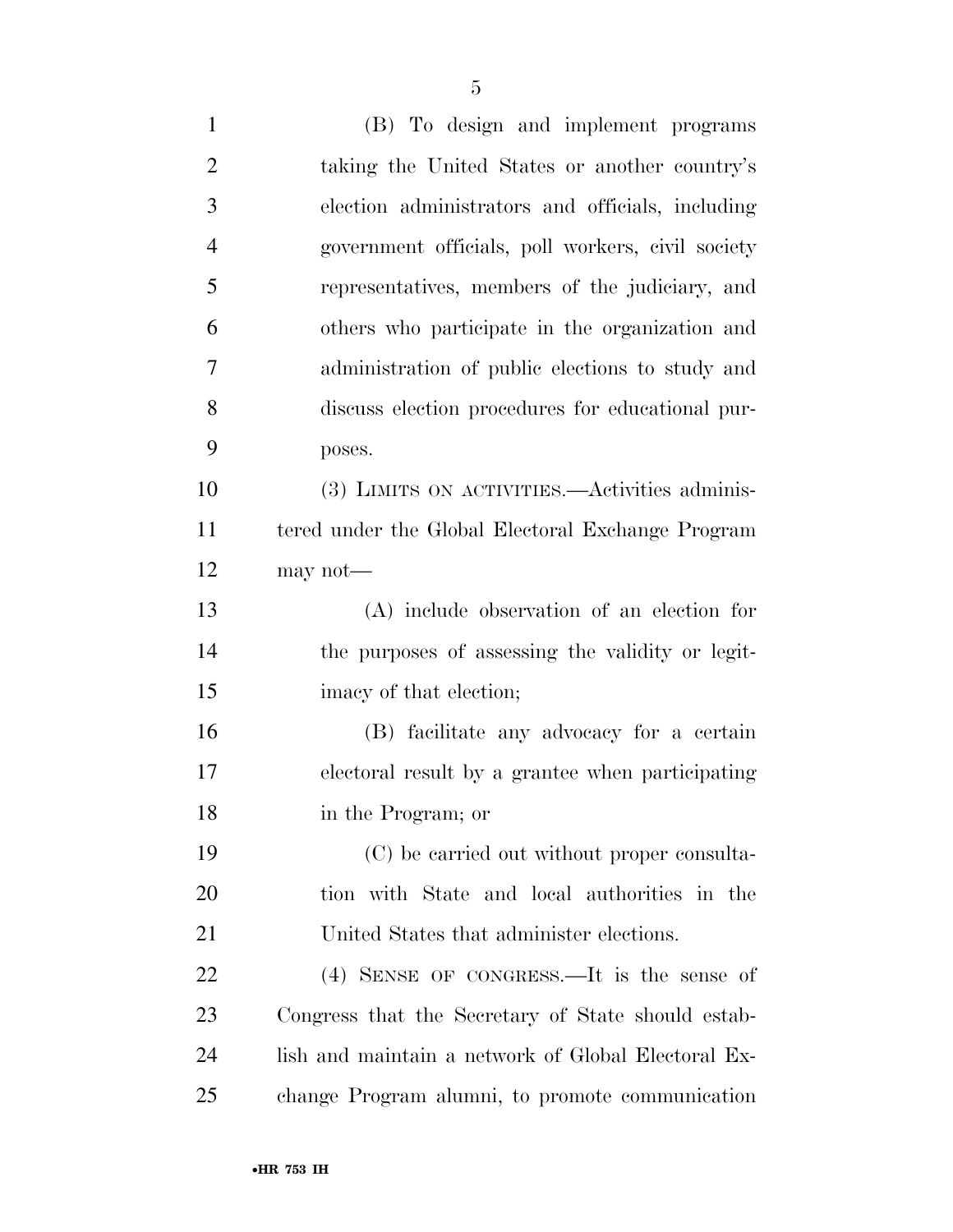and further exchange of information regarding sound election administration practices among cur-rent and former program participants.

 (5) FURTHER LIMITS.—A recipient of a grant under the Global Electoral Exchange Program may use such grant for only the purpose for which such grant was awarded, unless otherwise authorized by the Secretary of State.

 (6) NOT DUPLICATIVE.—Grants made under this subsection may not be duplicative of any other grants made under any other provision of law for similar or related purposes.

# **SEC. 4. CONGRESSIONAL OVERSIGHT.**

 Not later than one year after the date of the enact- ment of this Act and in each of the following two years thereafter, the Secretary of State shall provide to the Committee on Foreign Affairs of the House of Representa- tives and the Committee on Foreign Relations of the Sen- ate a briefing on the status of any activities carried out pursuant to this Act during the preceding year, which shall include, among other information, the following:

 (1) A summary of all exchanges conducted under the Global Electoral Exchange Program, in- cluding information regarding grantees, participants, and the locations where program activities were held.